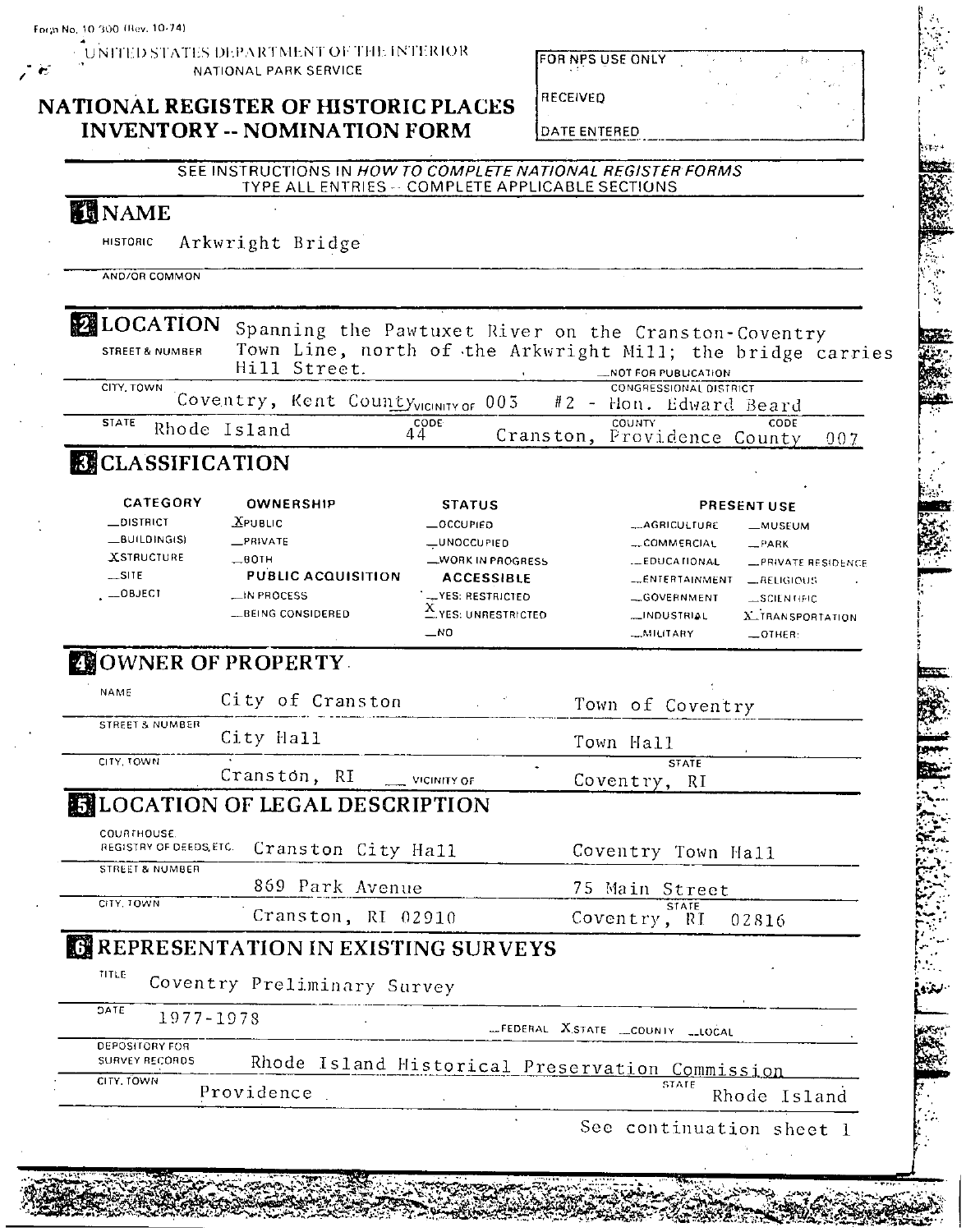## **DESCRIPTION**

|               | <b>CONDITION</b> | <b>CHECK ONE</b>      | <b>CHECK ONE</b> |
|---------------|------------------|-----------------------|------------------|
| _EXCELLENT    | A DETERIORATED   | <b>XUNALTERED</b>     | X ORIGINAL SITE  |
| $\equiv$ GOOD | $\Box$ RUINS     | $\rightarrow$ ALTERED | __MOVED<br>DATE  |
| $F$ AiR       | LUNEXPOSED       |                       |                  |
|               |                  |                       |                  |

#### **DESCRIBE THE PRESENT AND ORIGINAL IF KNOWN PHYSICAL APPEARANCE**

The Arkwright Bridge is located at the northern 'end of the village of Arkwright, on a very beautiful stretch of the Pawtuxet River, in the northeastern corner of the town of Coventry, at the Cranston border;

The bridge is <sup>128</sup> feet, <sup>6</sup> inches long; <sup>19</sup> feet, <sup>7</sup> inches wide; and has <sup>a</sup> depth of truss of <sup>21</sup> feet. The bridge is <sup>a</sup> single-span, through-Pratt truss, built using Phoenix columns, consisting of four flanged wrought-iron segments bolted together like barrel staves to form a square cylinder or box girder.

Composed of two six-panel parallel trusses of equal length, the upper chord consists of Phoenix columns of varying length riveted together, while the lower chord is made up of parallel wrought-iron bars<br>pinned at 15<sup>1</sup>/<sub>2</sub>-foot intervals to each other, to the vertical members,<br>and to hangers. The vertical compression members are also Phoenix columns, pinned to the upper and, lower chords. The vertical tension members, as well as the diagonals, are parallel wrought-iron bars with dimensions varying to suit their particular locations. The top lateral ' bracing is formed by wrought-iron rods without a tensioning mechanism.<br>The lower lateral bracing consists of six sets of two wrought-iron tie rods crossed' diagonally forming an "X" shape connected at the pin locations. The portal bracing consists of rolled and wrought-iron angles, bars, and plates all riveted together, forming a decorative design. The struts are smaller-diameter Phoenix columns pinned to the upper chord. The floor beams, riveted plate girders pinned to the lower chord at panel intersections, support an asphalt-coated wooden deck.

Supported by rough-laid masonry abutments at either end, the bridge carries water and electric utility lines as well as auto and pedestrian traffic, protected by wooden railings. Recently, heavy traffic has been restricted because of the poor condition of the bridge caused by years of neglect.

The bridge is decorated by an ornate cast-iron builder's plate attached to the portal strut at each end. Both two-section plaques are surmounted by a stylized drape, executed in cast-iron, which, from a distance bears resemblance to a bird. The plates are inscribed with the name of the bridge builders, the date of erection, and the names of the members of the building committees involved in the project from the towns of Cranston and Coventry. The design of the plate was the distinctive Dean and Westbrook trademark. .

-..-..-..'

' t..'i"7V'y

 $\sum_{i=1}^n\mathbf{c}_i$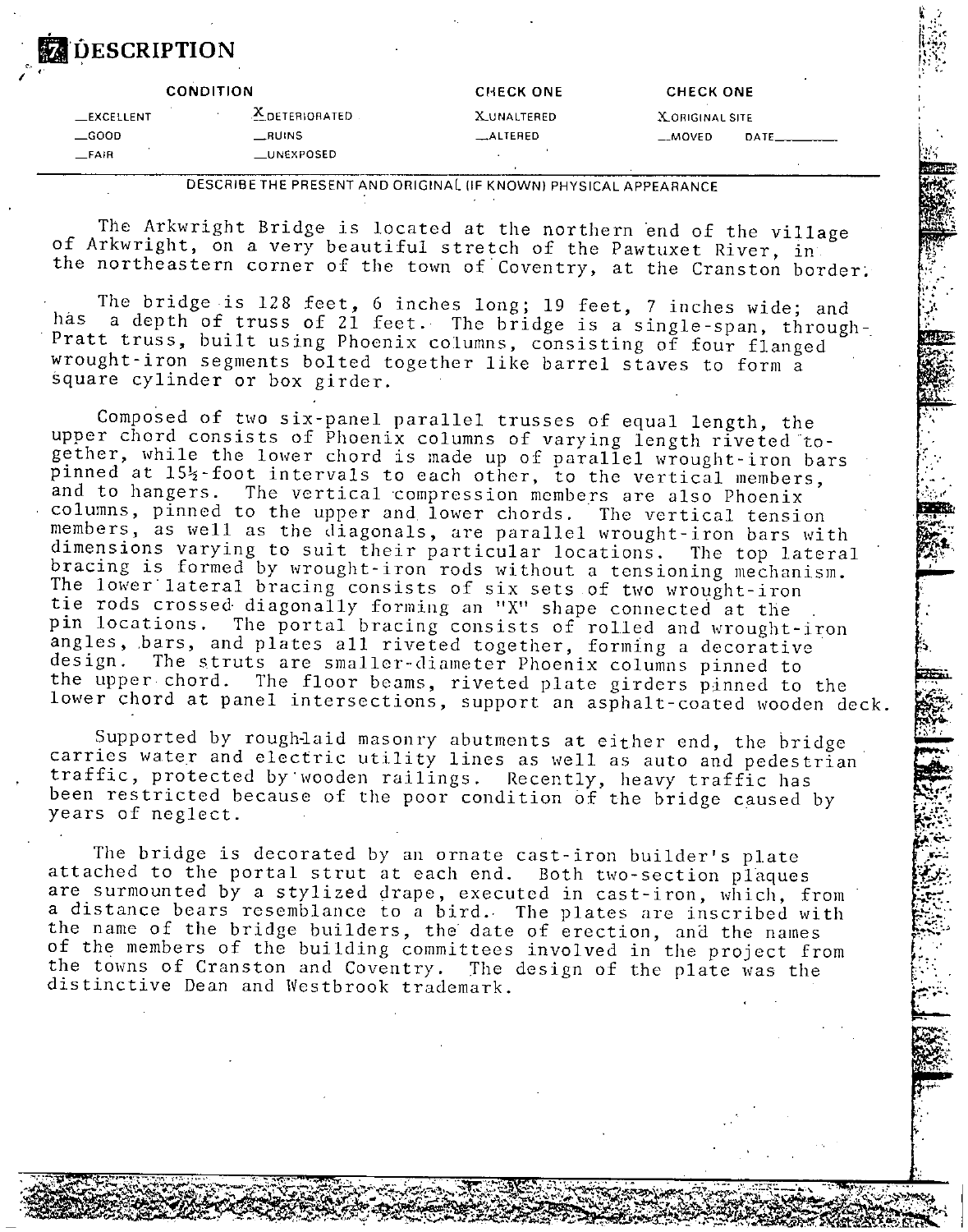# $|$  **SIGNIFICANCE**

| PERIOD              |                         | AREAS OF SIGNIFICANCE -- CHECK AND JUSTIFY BELOW |                        |                            |
|---------------------|-------------------------|--------------------------------------------------|------------------------|----------------------------|
| <b>_PREHISTORIC</b> | LARCHEOLOGY-PREHISTORIC | LLCOMMUNITY PLANNING                             | LANDSCAPE ARCHITECTURE | RELIGION                   |
| $-1400.1499$        | ARCHEOLOGY-HISTORIC     | CONSERVATION                                     | $-LAW$                 | __SCIENCE                  |
| $-1500-1599$        | <b>LAGRICULTURE</b>     | <b>LECONOMICS</b>                                | <b>LLITERATURE</b>     | __SCULPTURE                |
| $-1600-1699$        | <b>LARCHITECTURE</b>    | $\_EDUCA$ <sup>TION</sup>                        | _MILITARY              | <b>COCIAL/HUMANITARIAN</b> |
| $-1700.1799$        | $\_$ ART                | <b>XENGINEERING</b>                              | _MUSIC                 | $\sqrt{-1}$ THEATER        |
| $X_{1800.1899}$     | COMMERCE                | L.EXPLORATION/SETTLEMENT                         | <b>PHILOSOPHY</b>      | _TRANSPORTATION            |
| $-1900-$            | $\equiv$ COMMUNICATIONS | <b>LINDUSTRY</b>                                 | POLITICS/GOVERNMENT    | <b>COTHER (SPECIFY)</b>    |
|                     |                         | <b>INVENTION</b>                                 |                        |                            |
|                     |                         |                                                  |                        |                            |

| <b>SPECIFIC DATES</b> |  |  | 1888 |  |
|-----------------------|--|--|------|--|
|-----------------------|--|--|------|--|

BUILDER/ARCHITECT Dean and Westbrook

 $\mathcal{L}$ **.\*1**

#### STATEMENT OF SIGNIFICANCE

The Arkwright Bridge, with its unusually light members, is one of the finest surviving truss bridges in Rhode Island. It is the only Phoenix column bridge known to,survive in the state. As such it is an ' engineering relic: the use of Phoenix columns as the main compression members provided a greater modulus of elasticity than cast-iron columns and they were widely used in buildings and bridges by the l870s.

Metal truss bridges were the economic engineering solution 'to the problem of spanning small rivers and the many millstreams during the last half of the nineteenth century. Prefabricated, pin-connected trusses sent in pieces were easy to ship and then assemble at the site.

The first bridge to span the Pawtuxet River at this point was an early nineteenth- century wooden bridge, located in the city of Cranston. In 1887, a special resolution was passed changing the Coventry-Cranston border to the Pawtuxet River. The new iron bridge was commissioned in 1888 by a joint building committee from both Coventry and Cranston and the responsibility for maintenance of the new . bridge was to be shared by the towns.

The approaches, piers and abutments were customarily built by local contractors, while the superstructure was designed, fabricated, shipped and then assembled at the site. The bridge components were manufactured at the Phoenix Bridge Company of Phoenixville, Pennsylvania, to the specifications of Dean and Westbrook of New York, a well-known bridge contractor. Dean and Westbrook's local agents in Providence, Graves and McCusker, an engineering firm, assembled the bridge at the site. Alonzo Croacher filled the approaches, James Ward painted the structure; supervision of the erection was conducted by Joseph A. Latham, the Cranston City Engineer.

The bridge is presently in poor condition because of neglect and lack of maintenance. Luckily, the traffic demands on it are minimal -- this factor has played <sup>a</sup> considerable part in its preservation.

'The towns of Coventry and Cranston have recently recognized the historic value of the Arkwright Bridge and their obligation to maintain it; plans are being made for its rehabilitation.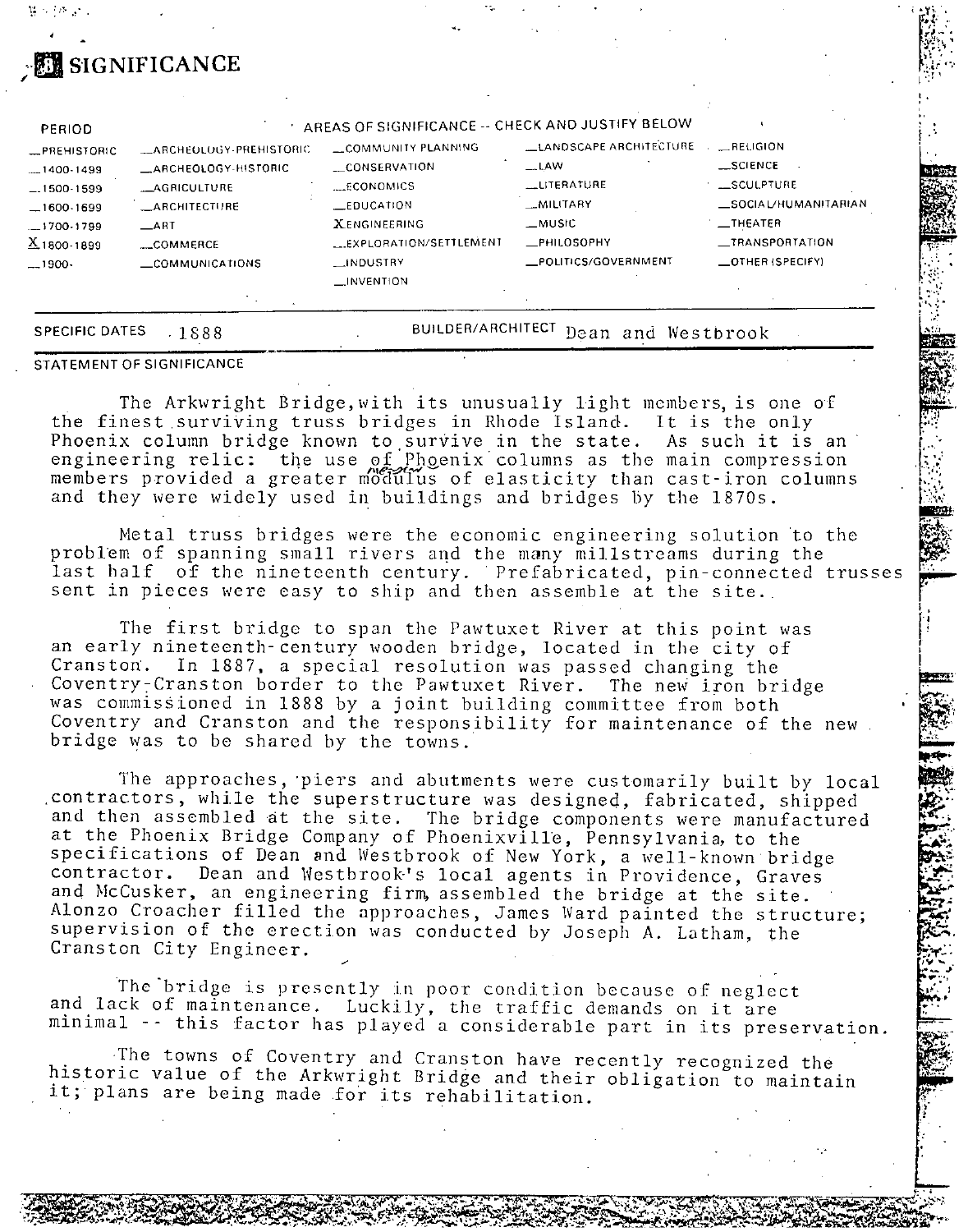UNITED STATES DEPARTMENT OF THE INTERIOR NATIONAL PARK SERVICE

#### **NATIONAL REGISTER OF HISTORIC PLACES INVENTORY -- NOMINATION FORM**

 $\mathbf{1}$ 

| IFOR NPS USE ONLY |  |  |  |
|-------------------|--|--|--|
| <b>RECEIVED</b>   |  |  |  |
|                   |  |  |  |
| <b>ENTERED</b>    |  |  |  |

 $\overline{c}$ 

**CONTINUATION SHEET** 

o. 10-300a  $0.741$ 

> **ITEM NUMBER** PAGE 6

Cranston Survey 1976-1978 Rhode Island Historical Preservation Commission

Historic American Engineering Record, Rhode Island Inventory  $1977 - 1978$ 

HAER, Washington, D.C.; Old Slater Mill,<br>Pawtucket, Rhode Island; Rhode Island Historical depository: Preservation Commission.

Item 9 Page  $2$ 

Cranston City Treasurer's Report, 1888.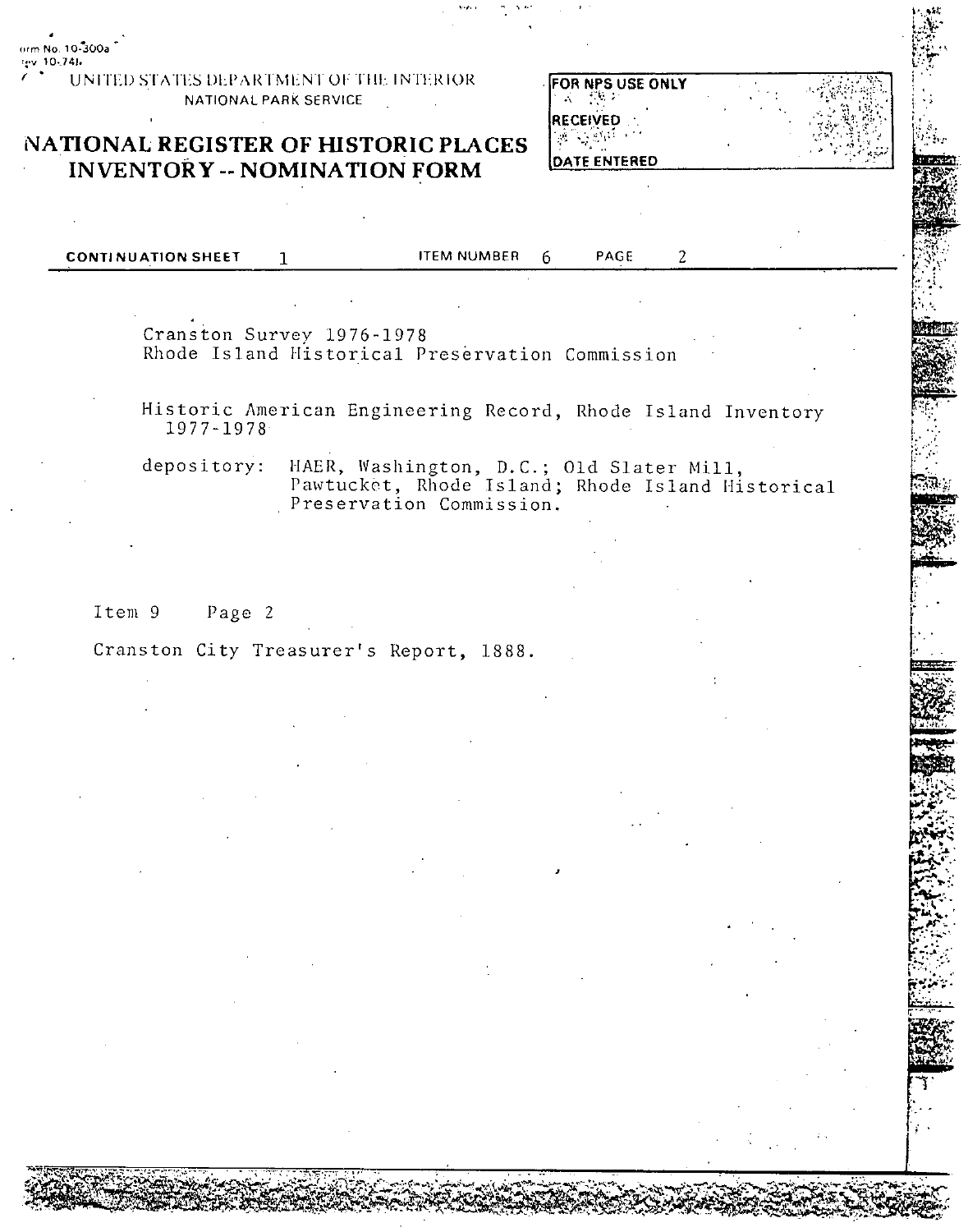| Condit, Carl W.                                                                                                                                                                                                                                                                                                                    | American Building.                                                                 |                           |           | 1968.          |                |                  |                          |            |     |
|------------------------------------------------------------------------------------------------------------------------------------------------------------------------------------------------------------------------------------------------------------------------------------------------------------------------------------|------------------------------------------------------------------------------------|---------------------------|-----------|----------------|----------------|------------------|--------------------------|------------|-----|
| Condit, Carl W. American Building Art; The Nineteenth Century. 1960.                                                                                                                                                                                                                                                               |                                                                                    |                           |           |                |                |                  |                          |            |     |
| Coventry Town Council Records. May 16, 1887; June 6, 1887; June 18, 1888;<br>and January 28, 1889.                                                                                                                                                                                                                                 |                                                                                    |                           |           |                |                |                  | See Continuation sheet 1 |            |     |
| <b>EDGEOGRAPHICAL DATA</b><br><b>UTM REFERENCES</b>                                                                                                                                                                                                                                                                                | ACREAGE OF NOMINATED PROPERTY less than one                                        |                           |           |                |                |                  |                          |            |     |
| ZONE EASTING<br>СI<br><b>VERBAL BOUNDARY DESCRIPTION</b>                                                                                                                                                                                                                                                                           | [2]8,8]160]<br><b>NORTHING</b>                                                     | $[4,6]$ $[2,2]$ $[7,7,0]$ |           | ZONE<br>DÌ     | <b>EASTING</b> |                  | <b>NORTHING</b>          |            |     |
| Spanning the Pawtuxet River on the Cranston-Coventry Town Line,<br>north of the Arkwright Mill, the bridge carries Hill Street.                                                                                                                                                                                                    |                                                                                    |                           |           |                |                |                  |                          |            |     |
|                                                                                                                                                                                                                                                                                                                                    |                                                                                    |                           |           |                |                |                  |                          |            |     |
|                                                                                                                                                                                                                                                                                                                                    | LIST ALL STATES AND COUNTIES FOR PROPERTIES OVERLAPPING STATE OR COUNTY BOUNDARIES |                           |           |                |                |                  |                          |            |     |
| .STATE                                                                                                                                                                                                                                                                                                                             | Rhode Island                                                                       | CODE                      | 44        | COUNTY         | Kent           |                  |                          | CODE $003$ |     |
| <b>STATE</b>                                                                                                                                                                                                                                                                                                                       | Rhode Island                                                                       | CODE                      | 44        | COUNTY         | Providence     |                  |                          | CODE       | 007 |
|                                                                                                                                                                                                                                                                                                                                    | Vivienne F. Lasky, Consultant                                                      |                           |           |                |                |                  |                          |            |     |
| ORGANIZATION                                                                                                                                                                                                                                                                                                                       |                                                                                    |                           |           |                |                | DATE             | September, 1978          |            |     |
| <b>STREET &amp; NUMBER</b>                                                                                                                                                                                                                                                                                                         | R.I. Historical Preservation Commission<br>150 Benefit St.                         |                           |           |                |                | <b>TELEPHONE</b> |                          |            |     |
| CITY OR TOWN                                                                                                                                                                                                                                                                                                                       | Providence                                                                         |                           |           |                |                | <b>STATE</b>     | Rhode Island             |            |     |
| <b>ESTATE HISTORIC PRESERVATION OFFICER CERTIFICATION</b>                                                                                                                                                                                                                                                                          |                                                                                    |                           |           |                |                |                  |                          |            |     |
|                                                                                                                                                                                                                                                                                                                                    | THE EVALUATED SIGNIFICANCE OF THIS PROPERTY WITHIN THE STATE IS:                   |                           |           |                |                |                  |                          |            |     |
| NATIONAL.                                                                                                                                                                                                                                                                                                                          |                                                                                    |                           | STATE $X$ |                |                | LOCAL_           |                          |            |     |
| As the designated State Historic Preservation Officer for the National Historic Preservation Act of 1966 (Public Law 89-665). I<br>hereby nominate this property for inclusion in the National Register and certify that it has been evaluated according to the<br>criteria and procedures set forth by the National Park Service. |                                                                                    |                           |           |                |                |                  |                          |            |     |
| FEDERAL REPRESENTATIVE SIGNATURE                                                                                                                                                                                                                                                                                                   |                                                                                    |                           |           |                |                |                  |                          |            |     |
| TITLE                                                                                                                                                                                                                                                                                                                              | State Historic Preservation Officer.                                               |                           |           |                |                |                  | DATE September 29, 1978  |            |     |
| FOR NPS USE ONLY REMAin the sets<br>IFHEREBY CERTIFY THAT THIS PROPERTY IS INCLUDED IN THE NATIONAL REGISTER                                                                                                                                                                                                                       |                                                                                    |                           |           | すなす そぞう はなくのあい |                |                  |                          |            |     |
| <b>PEDIRECTOR, OFFICE OF ARCHEOLOGY AND HISTORIC PRESERVATION</b><br>$\mathsf{ATTEST}$ , and                                                                                                                                                                                                                                       |                                                                                    |                           |           |                |                | DATE<br>DATE     |                          |            |     |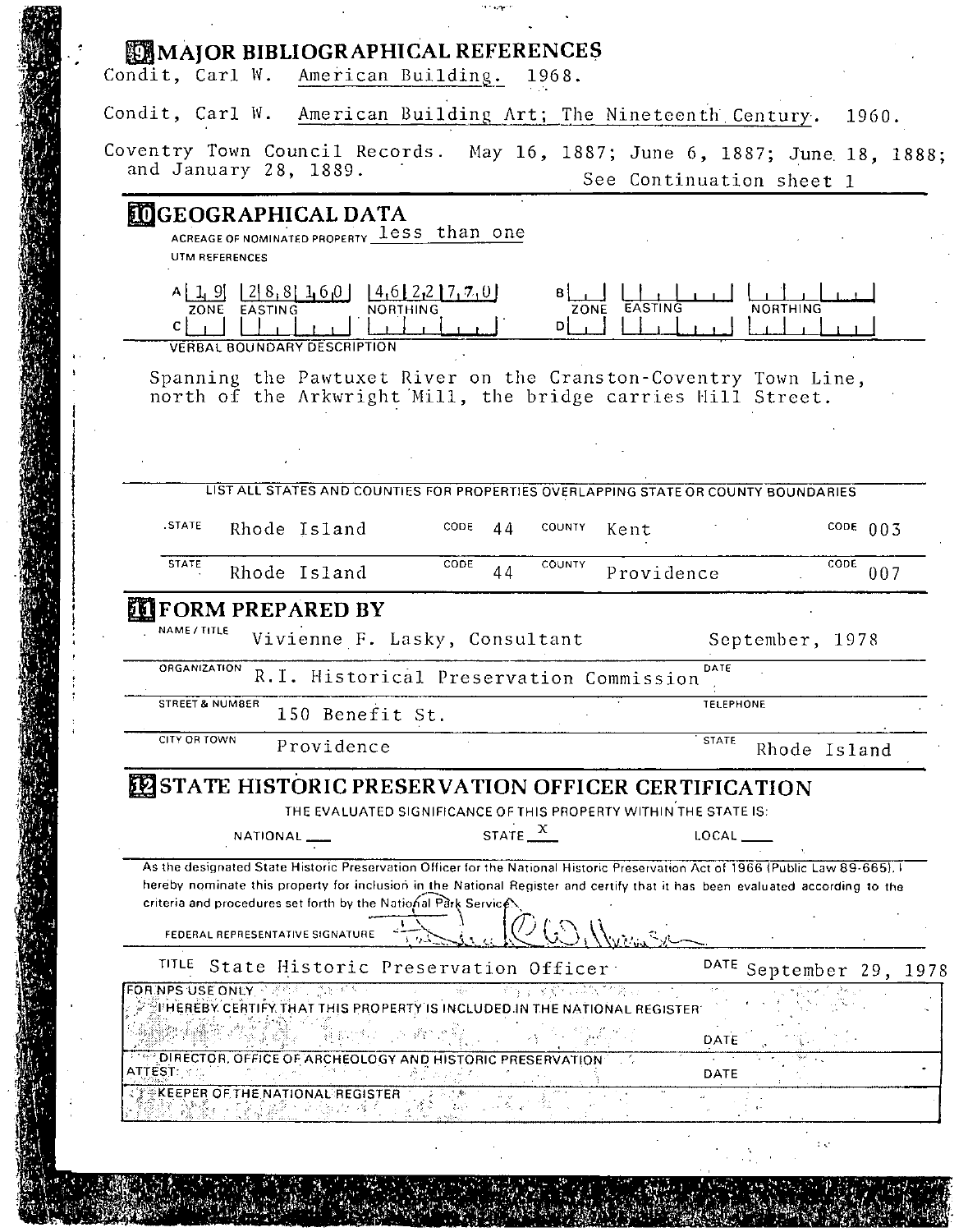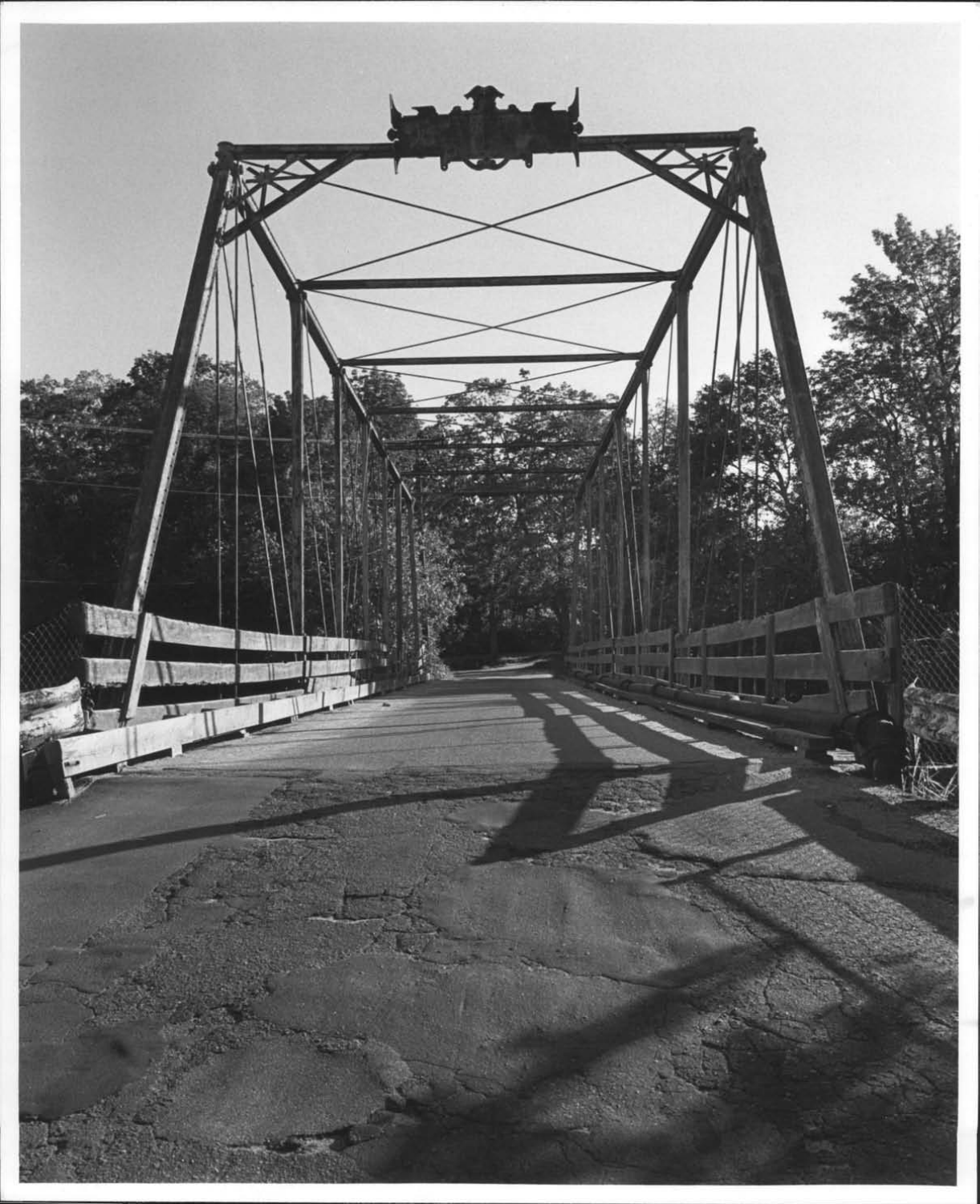#### - Arkwright Bridg<br>- Coventry and Ca Coventry and Cranston, Rhode Island

Warren Jagger, Photographer September, 1978<br>Negative: Rhode Island Historical Presententi Negative: Rhode Island Historical Preservation Commission

# View of bridge looking northeast.

#### Photo  $#2$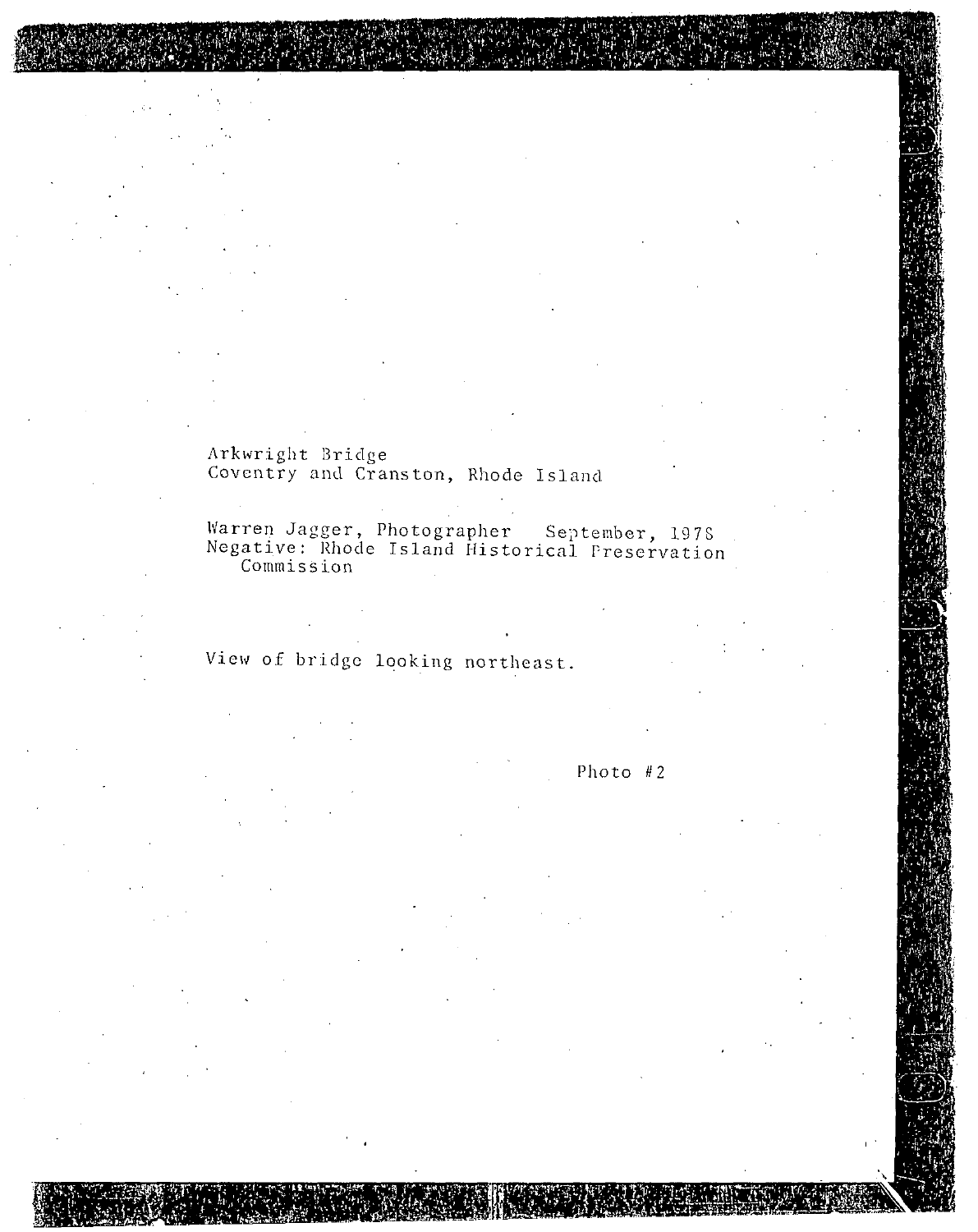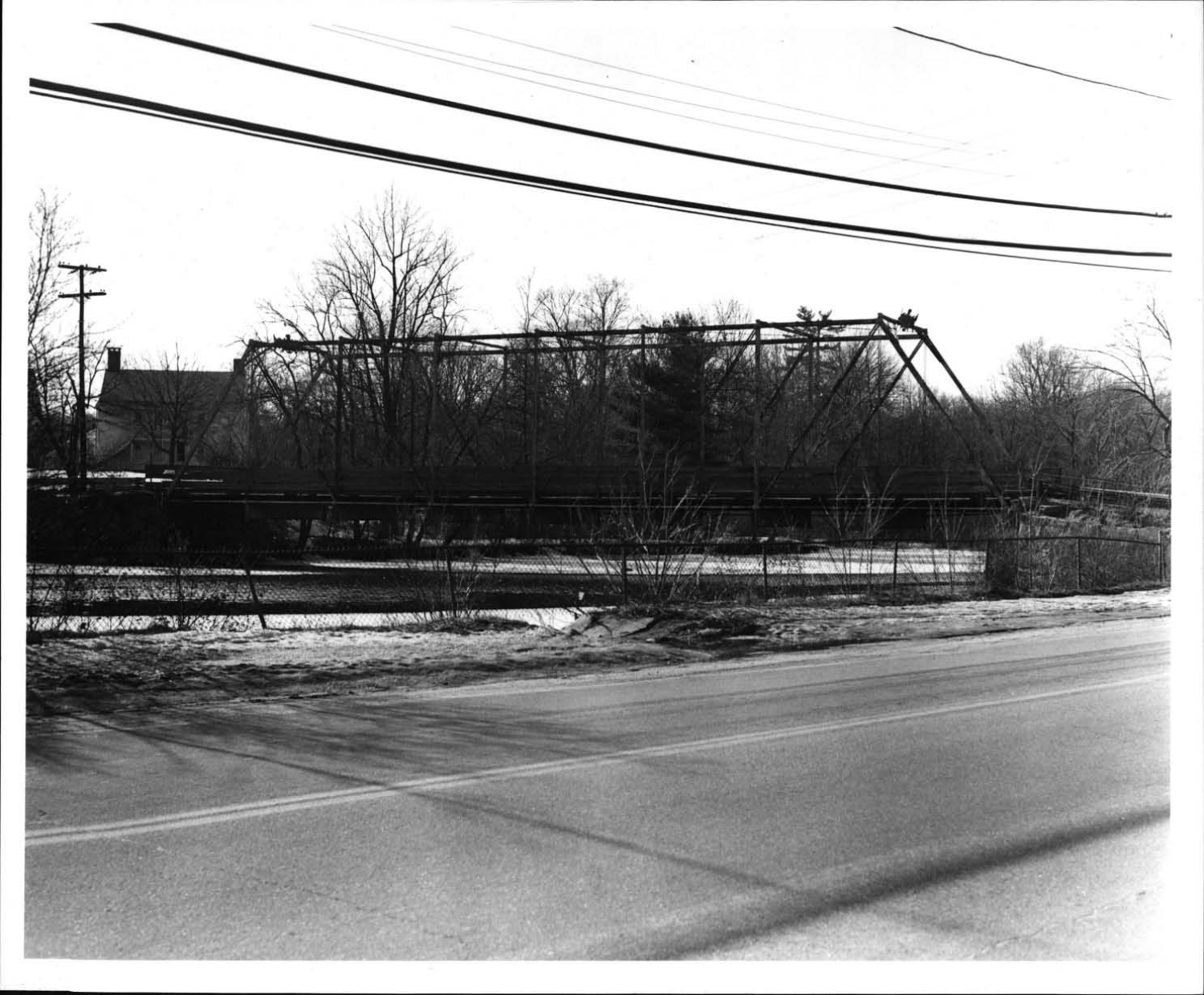Arkwright Bridge<br>Coventry and Cranston, Rhode Island

Frederick Love, Photographer February, 1977<br>Negative: Rhode Island Historical Preservation<br>Commission

### View toward bridge, looking east.

Photo  $#1$